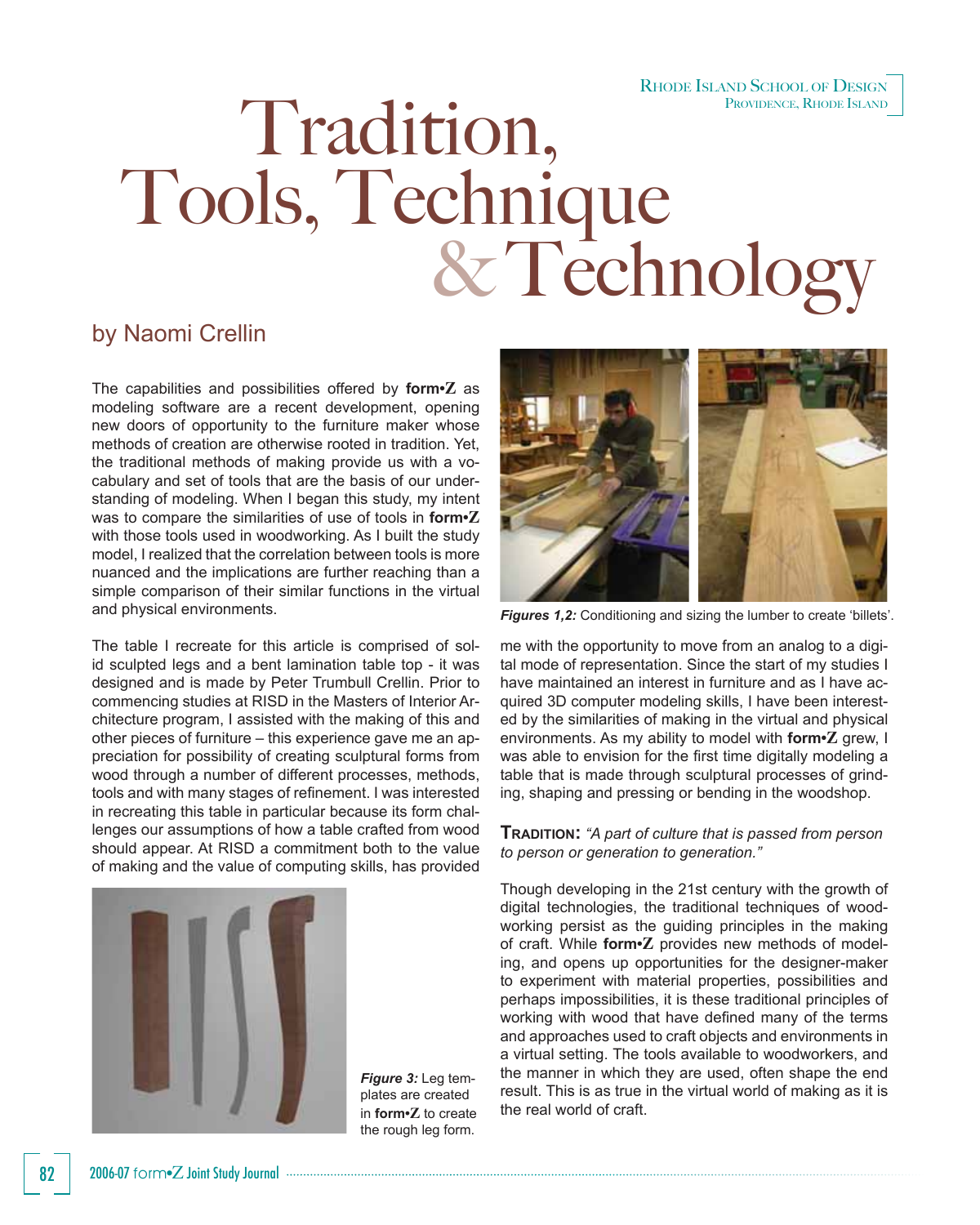

*Figures 4,5:* 'Boolean Operations' conducted using the band saw tool in the workshop.

While the processes used to create a sculptural piece of furniture can be argued to have parallels in the virtual and physical worlds, this simplifies the comparative methods of making: in truth, they are not and cannot be the same. The similarities between our use of tools in the virtual and real making processes are born of our experience of traditional techniques - tradition provides us with the framework and language system we use to understand the basic concepts of making in the digital sense.

#### **TOOLS:** *"Mechanical devices intended to make a task easier"*

In the woodshop, the sculptural process of making is a subtractive one – the furniture maker begins with a raw material and a significant portion of time at the front end of the woodworking process involves conditioning and sizing the lumber to useable dimensions, from which the form is then carved. As designers working in **form•Z**, we have the luxury of specifying the dimensions of our component pieces without this process – in this case I began with my 'billets' sized to the dimensions of the lumber after the initial cutting and conditioning required in the actual making (Figures 1,2).

Leg templates were created, and using the Boolean intersection tool in place of the band saw used in the workshop, the two leg profiles are cut from the solid billet (Figures 3-5). The next stage of shaping in the workshop utilizes an elliptically shaped router bit, rasps, hand filing, grind-



*Figure 6: 'Controlled rounding' conducted using the router table.* 

ing and sanding to achieve a smoothed final form. In the virtual environment, this smoothness is achieved through a combination of edge rounding, filleting and meshing to emulate these sculptural stages of the wood working process (Figures 6-8).



**Figures 7,8:** The rough leg forms are shaped and smoothed in **form•Z**.

The making of the top of the table is in the woodshop achieved through a lamination of layers of veneer over a form, adhered and then pressed in a vacuum bag (Figures 9-12). Achieving this end result in **form•Z** required the meshing of a 1/16" solid to simulate the elasticity of the veneer material. I created a replica of the form used in the workshop and from this defined a profile curve, which was used to move the mesh by pushing it into the desired form. The tabletop thickness was built up in **form•Z** by



Figures 9-11: The veneer pieces are cut using templates, 'stitched' together with veneer tape and formed to a profile using the vacuum press.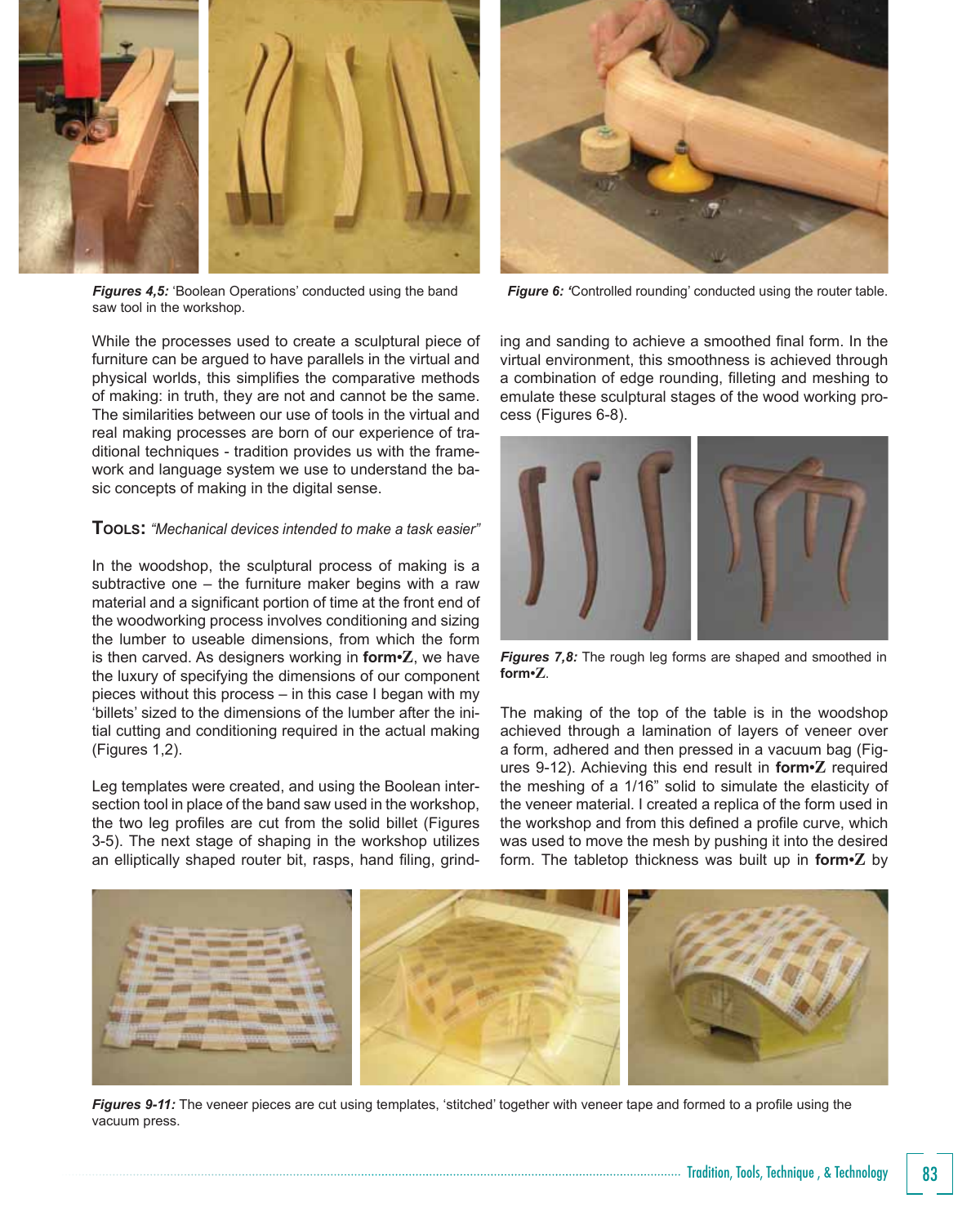placing layer upon layer (Figure 13). The final layer for the tabletop in reality comprises 81 pieces of veneer, hand cut to a checkerboard pattern that in its bent form simulates a draped or melted effect. This design is defined on the flat, unbent lamination layer. In **form•Z** as in the real world templates were created to guide the process of cutting, in this case splitting.

The sculptural process of woodworking is a subtractive one, iterative methods of removing material to create the desired end form. In the virtual process we can use Boolean and other functions to simulate the removal of material, yet if we wanted to experiment, the processes offered up by the software allow us to consider sculptural possibilities that the material of solid wood would not ordinarily permit. We need not be concerned with grain direction or material flaws  $-$  just the parameters of the software capabilities for forming and deforming a solid object. So, many of the tools in **form•Z** are analogous to the tools used in the woodshop, but ultimately **form•Z** has the ability to become another tool for the maker.



*Figure 12:* The layers of veneer that make up the core of the tabletop form are glued and laminated.



**Figure 13:** Veneer layers are likewise formed, using the Move Mesh tool in **form•Z**.

**TECHNIQUE:** *"A way of accomplishing a task that is not immediately obvious."*

Much of the development of furniture product is created through a process of trial and error. Materiality is a big part of this in the woodshop. The trial and error approach is one of experimentation, exploration of the best, most efficient method of creating the object we want. This holds true for the process of making in **form•Z** as it does in woodworking. Yet **form•Z** gives us additional options for creating sculptural forms – two source sweep for example – that are conceptually based and a departure from the tradition based Boolean operations. These are options that designers explore through their own process of trial and error in the software environment.

The creation of this table in **form•Z** took little time relative to the physical effort, time and expertise in working with a material required of the furniture maker. As I reflected upon this relatively swift mode of creation, I realized that there is a great difference in working with a material that brings with it properties and peculiarities, and its own inherent textures. Wood workers will point out the difference between working with maple or mahogany – while the overall processes used to achieve a form may stay the same, the difference of the materials is felt through the hands on nature of woodworking. Part of the reward of working with wood is accentuating and selecting the material details and textures, and revealing them through the sculptural process of creating form. In the virtual world, it is comparatively easy to create the desired form, the texture of the material being applied as a secondary consideration. This difference allows the user of software to experiment with the form and the materiality of the sculpted object from a different perspective, one that can push the boundaries of a form beyond that prescribed by the material. Here then we can move beyond the consideration of what form, for example, a brick would wish to take as considered by Louis Kahn, and begin to push the perception of what forms the material can be applied to.

#### **TECHNOLOGY:** *"the study of or a collection of techniques."*

For makers accustomed to the traditional methods of making, software such as **form•Z** provides opportunities to innovate both creatively and in the methods of production. It is difficult however to entirely remove the presence of the woodworker; nor might one want to in certain fields.

I see three possible areas that digital technologies can contribute to the furniture maker: conceptual/creative, selling the idea, and efficiency of production. On the conceptual/creative level, possibilities presented by the software affords the craftsperson the opportunity to step back from the prescriptions of a material and consider a range of forms outside of the context of material, opening up a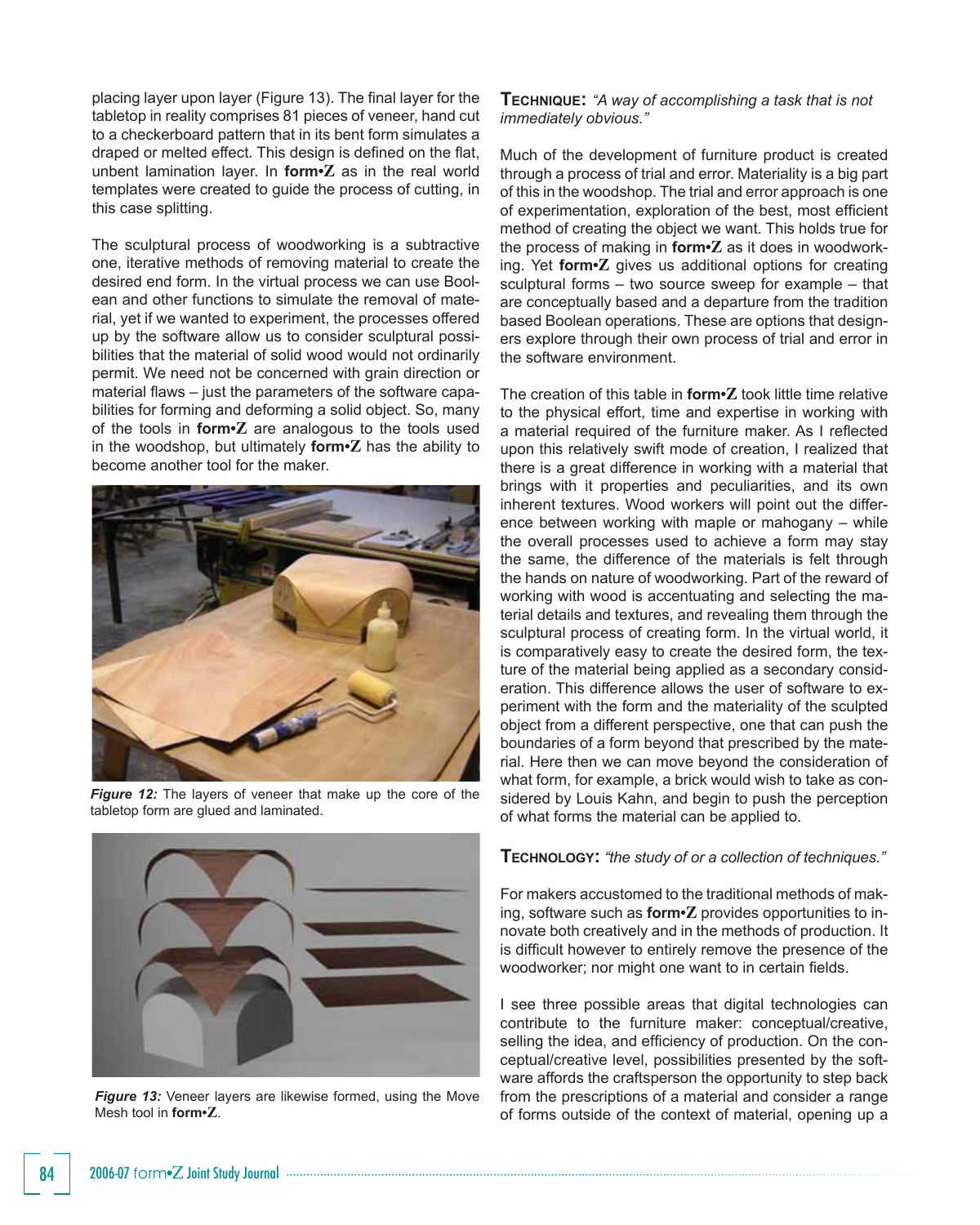whole new realm of possibilities. In selling work, the ability to create digital, often photo realistic, representations of an end result can be of great value in selling work as it allows the client to visualize the product beyond the traditional elevation or perspective hand sketch. I asked Peter about the value of digital technologies to his work.

*"Yes, the capability of 3D software to provide a visual representation is of great help in selling one's craft; but it can also be restrictive – once a patron is sold on what appears to a photograph of an end product, it can be*  difficult then for the maker to exercise an independent *judgment during the process of making, to change dimensions, details or materials."*

So, the powerful possibilities of digital representation of custom furniture should be recognized, and managed – carefully selecting what is modeled, what views are shown and what degree of photorealism is sought.

I also asked Peter about the possibilities for incorporating modeling software into his making process:

*"Part of the appeal of what I do as a craftsperson is that my work is created by my own hands, each piece being different and unique. I am a designer but I am also a maker. That said, if I had an interest in mass producing this table, then the modeling software could be used in conjunction with a 5 axis router to create the solid components and the veneers could be laser cut…I imagine*  that this would be precise, efficient and would cut labor *cost…"*

It is my point of view that though the maker's hand would be reduced by the use of software in conjunction with machinery, it could never entirely be removed from the process of making – the material selection and working to produce a refined finish are elements that require a discerning and experienced eye and hand.

So, while digital software may offer ways to make production faster and easier, this does not necessarily mean that it usurps the role of the maker or undermine the value of craft:

*"A lengthier making process does inform my design. Decisions about shape and form often develop through making: You have a rough idea of where you want the form to go, but it is not always something where you could look at an end result and decide what you do or don't like, it's a shape that develops through making, and the decisions made along the way. Oftentimes design decisions that determine what things will look like are made through full scale drawings and templating before it is*  built and then refined to a final shape through the lengthy *making process…"*

But is there not a digital equivalent to the lengthy making process? Are we not able to adapt and refine through iterations of the software environment: creating an object, applying materials, placing it in a context to test our reactions? Coupled with easy access to compatible production machinery, the designer/artist/maker would be able to incorporate the physical product with this process of



**Figures 14, 15:** The final table: from the Workshop, and from **form**<sup>2</sup>.